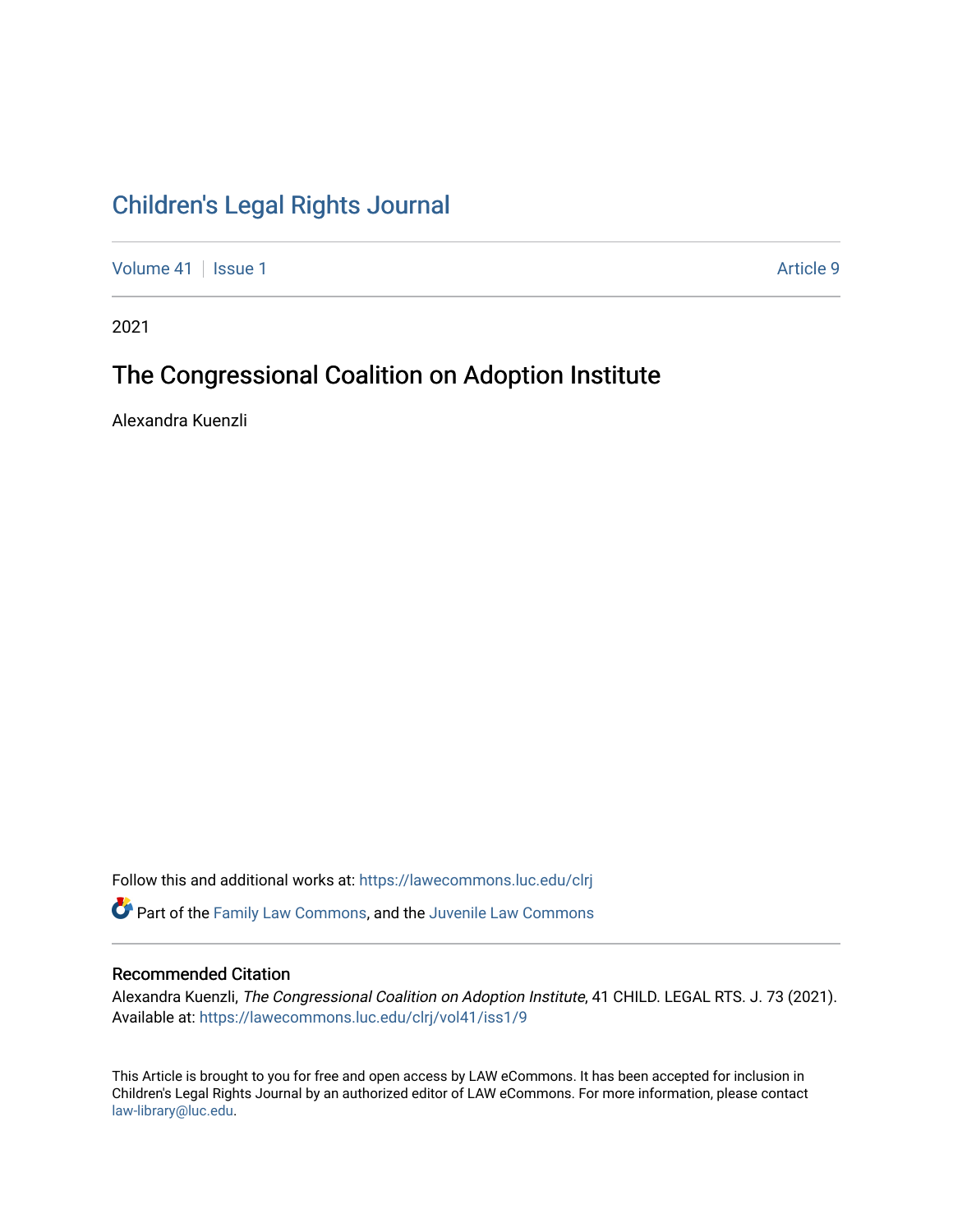## *Spotlight On:* **The Congressional Coalition on Adoption Institute**

### *Alexandra Kuenzli\**

### **I. INTRODUCTION AND HISTORY**

The Congressional Coalition on Adoption Institute (CCAI) is a nonprofit, nonpartisan organization dedicated to raising awareness about the millions of children around the world in need of permanent, safe, and loving homes and to eliminating the barriers that hinder these children from realizing their basic right to a family. CCAI's vision is a world in which every child knows the love and support of a family. This article will highlight key programs CCAI uses to implement its vision, with a special focus on the Foster Youth Internship Program and its role in elevating the voices of former youth in care. This article will also address the impact of COVID-19 on this important program.

CCAI was founded in 2001 to support the Congressional Coalition on Adoption (CCA). CCA is the largest bicameral, bipartisan caucus in Congress. It was created in *1985* by members of Congress dedicated to child welfare and is currently chaired by members from each chamber and party. In 1998, CCA caucus leaders hired a full-time fellow, Kerry Marks Hasenbalg, to work in the Senate to carry out CCA's work. In 2001, CCA co-chairs created CCAI with bipartisan support in both the Senate and House of Representatives.

CCAI has five core programs: the Congressional Resource Program, the Angels in Adoption Program, the 20/20 Vision Program, National Adoption Day, and the Foster Youth Internship Program. These programs seek to educate policymakers, honor extraordinary individuals in the world of adoption and child welfare, create public-private partnerships to improve child welfare policy and practice, and raise awareness about adoption. While these are all valuable programs, this article will focus on the Foster Youth Internship Program, a congressional internship for young adults who spent time in the child welfare system.

#### **II. FOSTER YOUTH INTERNSHIP PROGRAM**

The Foster Youth Internship Program (FYI Program) began in 2003 with the goal of raising federal policymakers' awareness about the needs and unique perspectives of youth in care. Every summer, the FYI Program brings twelve college students or recent graduates to Washington, D.C. to intern in a congressional office and write a policy report with recommendations on reforming the U.S. child welfare system. The Foster Youth Interns (FYIs) present this report in briefings to Congress, the White House Domestic Policy Council, and, beginning in 2019, to private sector industry leaders and the U.S. Department of Health and Human Services. The report is also released to policymakers and child welfare advocates across the country.

<sup>\*</sup>Alexandra Kuenzli is a 2022 **J.D.** candidate and Civitas ChildLaw Fellow at the Loyola University Chicago School of Law.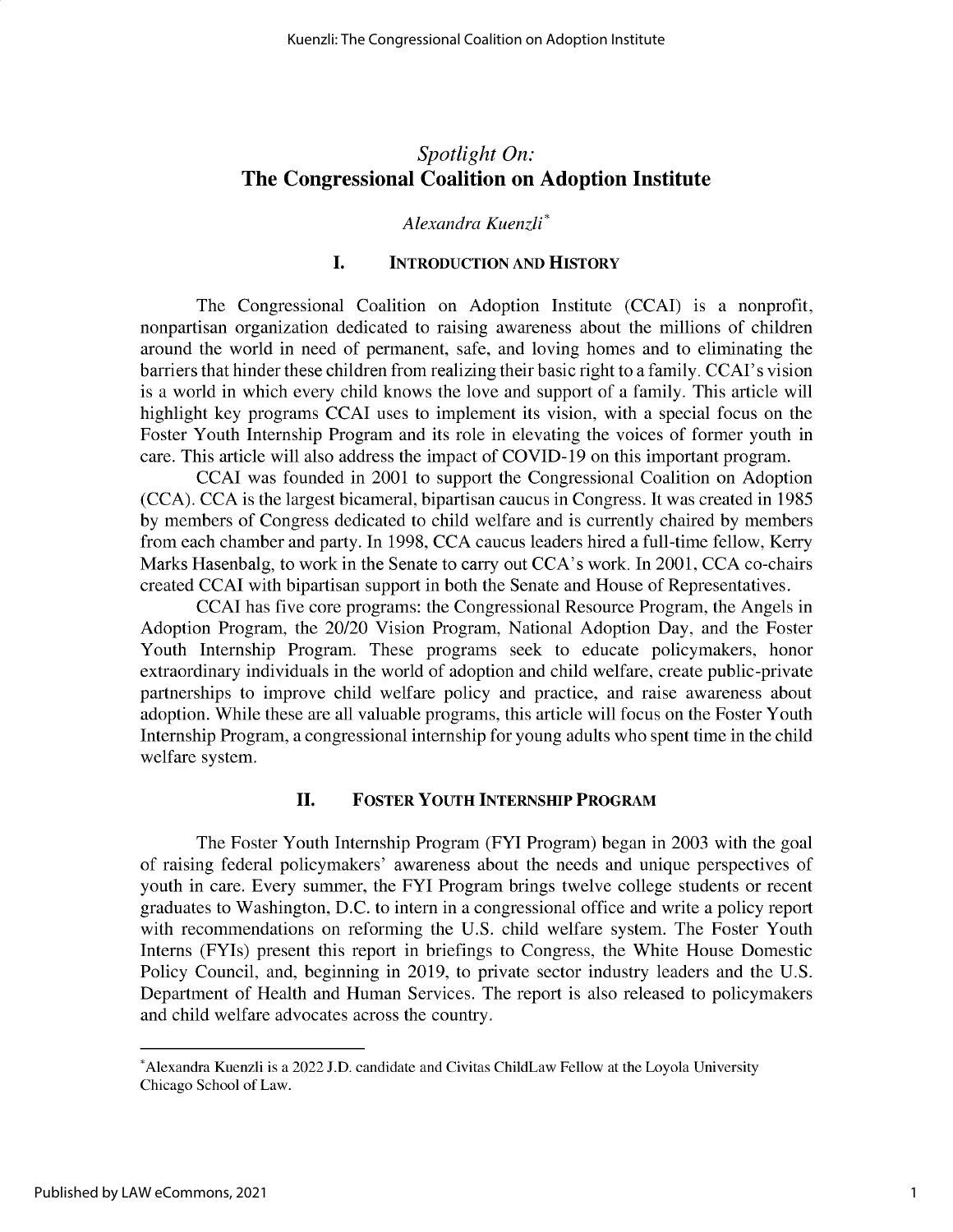To be eligible, a youth must have spent at least twenty-four consecutive months or at least a total of thirty-six months in foster care in the United States and be willing to share their experiences. The youth also must have completed at least four semesters at an accredited institution of higher learning, such as a college, university, or vocational school, and either currently be pursuing a degree or have graduated within the past two years. CCAI provides the FYIs with a weekly stipend, housing, and transportation. CCAI also provides the FYIs with advocacy trainings and networking opportunities with child welfare experts. Lastly, CCAI pairs each FYI with a policy report advisor who assists with the report-writing process.

#### **III. FROM FYI RECOMMENDATION TO FEDERAL POLICY**

Since the FYI Program's inception, there have been several instances of members of Congress turning a FYI recommendation into policy. This article discusses three examples below.

Mary Lee, a 2004 FYI, inspired the Fostering Adoption to Further Student Achievement Act, also known as the Mary Lee Act. The Mary Lee Act became law in 2007 as an amendment to the College Cost Reduction and Access Act. The law gives youth adopted after the age of thirteen the option to be considered an independent student and not include their adoptive parents' income in their financial aid requests. This prevents families who adopt older youth from having to choose between adoption and that youth receiving federal financial support available to foster youth for higher education.

Maurissa Sorensen, a 2012 FYI, inspired the Foster Youth Higher Education Opportunities Act. This Act became law as a provision in the 2014 spending bill and ensures that the Free Application for Federal Student Aid (FAFSA) form is used as a tool to notify youth in care when they are eligible for education assistance programs. Prior to this Act, the FAFSA included a box for foster youth to check to designate they were foster youth. However, the federal government did not use this information to notify these youth of the federal financial supports for youth in care pursuing higher education.

Recently, 2019 FYI Brittney Barros's story inspired Representative Annie Kuster to introduce the "Keeping Siblings Together" resolution. This resolution, introduced on March 4, 2020, encourages states to make every effort to place children in homes with their siblings, provide siblings not placed together opportunities to communicate with each other, and, when siblings are separated, document the reasons why. Although the 2008 Fostering Connections to Success and Increasing Adoptions Act requires states to make "reasonable efforts" to place siblings together in foster care, studies estimate most siblings are still separated.

#### **IV. COVID-19 PANDEMIC WORKING GROUP RECOMMENDATIONS**

Due to COVID-19, the 2020 FYI Program became the virtual CCAI Foster Youth Intern COVID-19 Pandemic Working Group. The working group's goal was to explore the impact of COVID-19 on the U.S. foster care system. The group divided research into four sub-groups: higher education and well-being, safety and stability, child welfare workforce,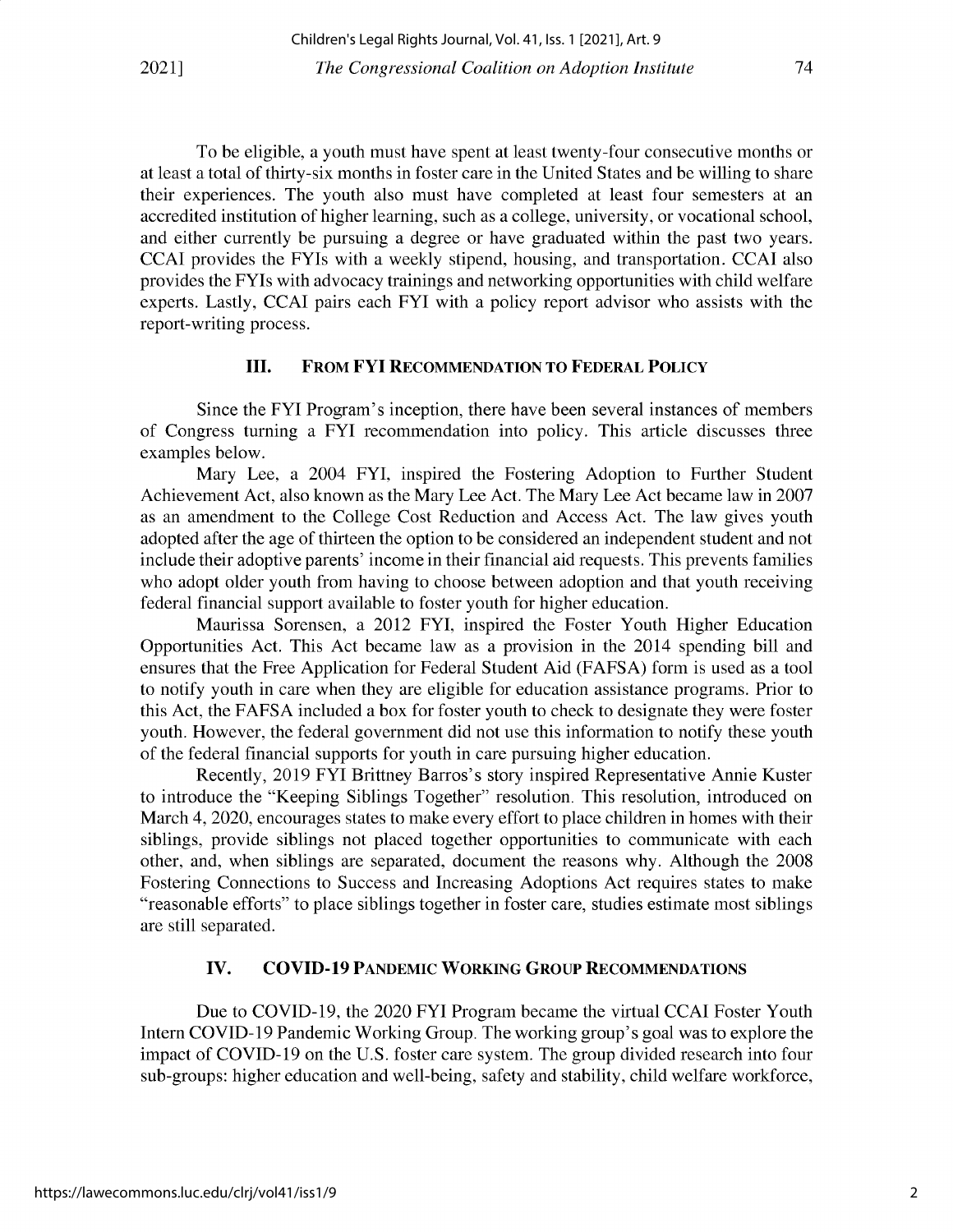and permanency. Each group explored the current state of the topic; highlighted successful local, state, and federal initiatives; and provided federal legislation recommendations based on their research and lived experience. The FYIs presented their research at a virtual webinar on July 22, 2020.

The following provides an overview of each 2020 FYI's recommendation in the report, *Seeing Beyond the COVID-19 Pandemic: Creating Change for Vulnerable Children and Families:*

**Tashia Roberson-Wing: Improving Postsecondary Success for Foster Youth During the COVID-19 Pandemic and Beyond.** Tashia recommends that Congress amend Title VII of the Higher Education Act (HEA) to award formula grants to states to address the housing, mental health, social, and academic support needs of foster and homeless youth pursuing a postsecondary degree.

**Junely Merwin: Supporting Pregnant and Parenting Youth in Foster Care Impacted by COVID-19.** Junely recommends that Congress provide funding through Chafee or Title IV-B of the Social Security Act (Title IV-B) to support the basic needs of pregnant and parenting youth in care. Further, Junely recommends that the U.S. Department of Health and Human Services issue guidance to states on meeting the needs of expectant and parenting youth in care.

**Shanell Lavallie: Expanding Cultural Connections and Educational Supports for Foster Youth in Tribal Colleges.** Shanell recommends that Congress expand the American Indian Tribally Controlled Colleges and Universities (TCCUs) program, authorized under the 1998 HEA amendments, to provide TCCUs with funding to establish a program for tribal students who have experienced foster care that will help them succeed in higher education and connect with their tribal communities.

**Cortez Carey: Educational Technology Access and Support for All Youth in Foster Care. Cortez** recommends that Congress authorize **a** new grant program under the HEA to provide all foster youth with computers, Wi-Fi access, internet hotspots, online tutors, and other necessary technology supports to ensure equitable virtual learning opportunities.

**Melvin Roy: Establishing a Trust Fund to Ensure Financial Stability for Young Adults in Foster Care.** Melvin recommends that Congress establish the Hope Fund, a new federal program that would mandate states with extended foster care to create and contribute to a trust fund for every eligible youth in care aged eighteen to twenty-one. The Hope Fund would be authorized under Title IV-E of the Social Security Act (Title IV-E) and would be financed through a federal-state partnership.

**Autumn Adams: Increasing Access to Kinship Navigator Program Funding for Informal Kinship Providers.** Autumn recommends that the Children's Bureau create a pilot program to test different types of evidence-based standards that may be more appropriate to evaluate the effectiveness of kinship navigator programs (KNPs). Autumn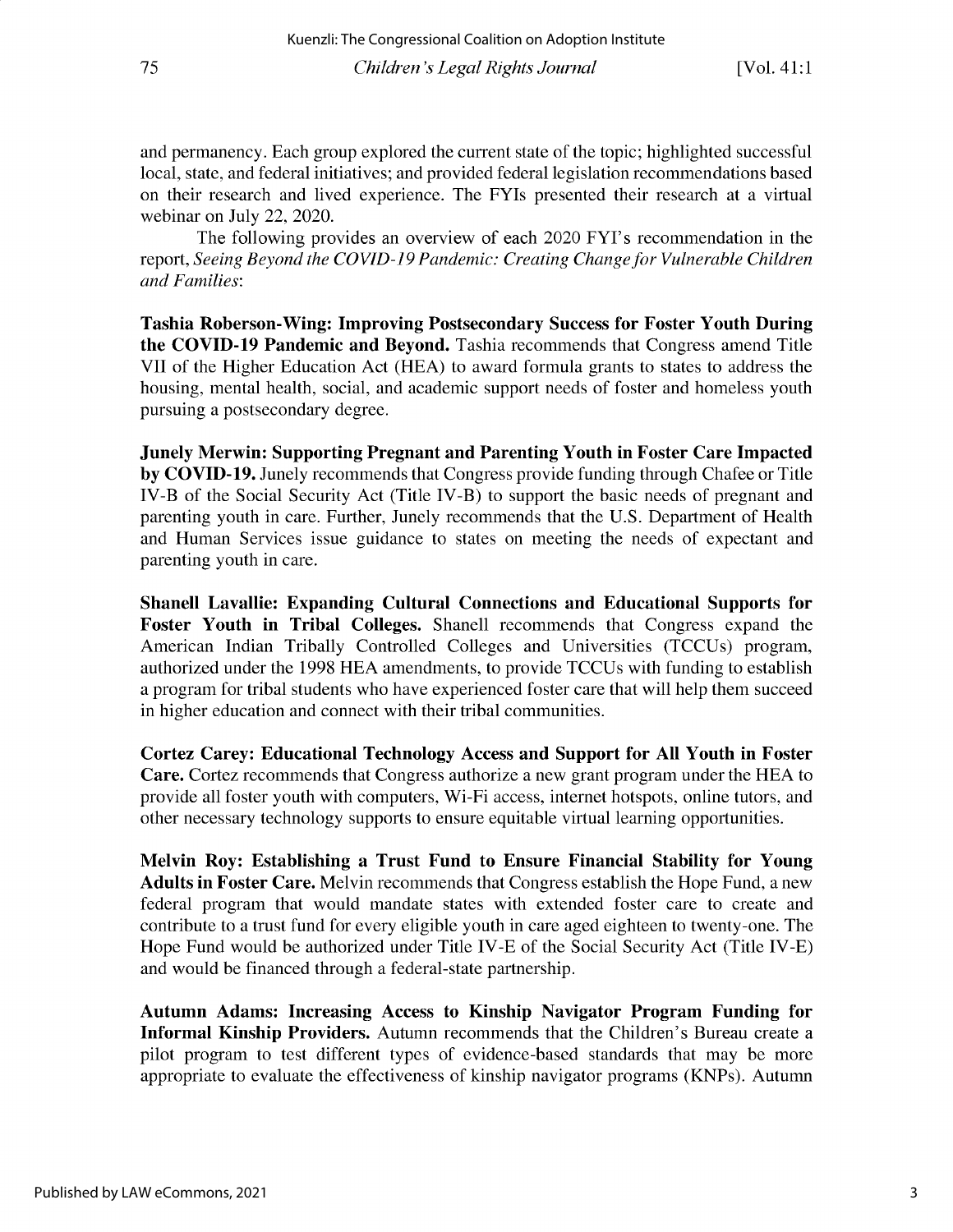also recommends that Congress require KNPs receiving federal funds under the Family First Prevention Services Act to serve not only kinship caregivers for families formally involved in the child welfare system but also informal kinship caregivers.

**Hailey D'Elia: Bridging the Digital Divide with Broadband and Technology Access for Vulnerable Youth and Families.** Hailey recommends that Congress allow states to use Title **IV-B** funds to provide internet and other technology to vulnerable youth and families involved in the child welfare system. Hailey also recommends that Congress authorize a monthly reimbursement of up to \$100 for low-income families to support purchasing broadband and other devices, such as a phone, laptop, or tablet.

**Isabelle Goodrich: Clarifying Kinship Navigator Programs Can Cover Costs of Direct Goods and Services to Assist Kinship Families.** Isabelle recommends that Congress amend Title **IV-E to** clarify that states can use federal funding under KNPs to purchase critical goods and supplies to help caregivers meet basic needs and maintain family stability during the pandemic and other times of crisis.

**Alan Abutin: Keeping Families Together Through Technology and Virtual Mental Health Services.** Alan recommends that Congress allow states to use Title **IV-E** foster care funding to pay for technologies to connect youth and families with mental health and other essential child welfare services. Alan also recommends that Congress use Title IV-E funding to provide an enhanced *75%* funding match to encourage states to provide foster and adoptive families with wireless internet access, cell phones, laptops, and other technologies to improve access to mental health and other child welfare services remotely.

**Makayla James: Caseworker Support Investment: Prioritizing Training for Child Welfare Workforce During COVID-19.** Makayla recommends that the Children's Bureau disseminate guidance to state child welfare agencies prioritizing training during the COVID-19 pandemic. Makayla also recommends that Congress increase Title IV-B administrative dollars and the reimbursement rate for Title IV-E training and administration to support child welfare workforce retention, training, and administration.

**Laila-Rose Hudson: Life After COVID-19: Child Welfare Disaster Preparedness Moving Forward.** Laila-Rose recommends that Congress provide funding through the Child Abuse Prevention and Treatment Act to help state child welfare systems create disaster preparedness plans, prepare for future disaster situations like COVID-19, and ensure the safety of children and youth under all circumstances.

**Ian Marx: The Importance of Caseworkers and Foster Youth Virtual Connections in COVID-19. Ian** recommends that Congress increase Title IV-B funding and direct some of that funding to support the purchase of technology, including cell phones, laptops, tablets, and internet access, for children and families in the child welfare system to ensure foster youth receive necessary caseworker support.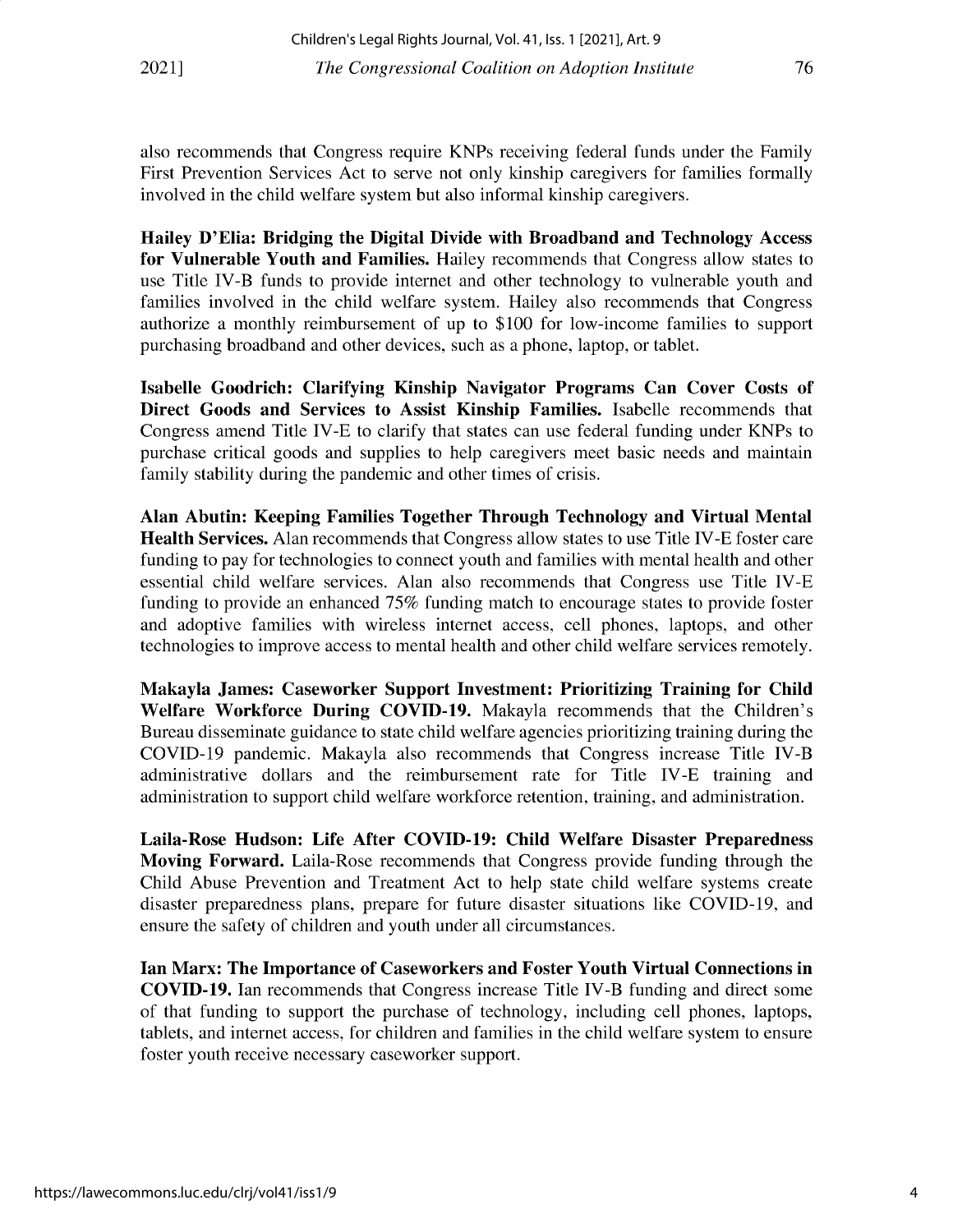Each recommendation shows not only the ways in which Congress should immediately support youth and families impacted by COVID-19 but also how Congress should increase funding and support for the child welfare system so that it is better prepared for times of crisis. The FYIs point to gaps in funding or policy that already exist and have been exacerbated by COVID-19. These recommendations call on Congress to increase educational supports for youth in care, expand technology access for youth and families, support pregnant and parenting youth in care and kinship caregivers, and invest in caseworker training and child welfare system disaster preparedness. For more information on each of these recommendations, the full report is available on CCAI's website.

#### V. CONCLUSION

Since 2001, CCAI has worked to support policymakers through various programs designed to elevate the voices of those with direct child welfare experience. In particular, the FYI Program creates an opportunity for policymakers to gain relevant and timely information directly from the youth their policies impact. The Foster Youth Intern COVID-19 Pandemic Working Group continues this legacy with twelve insightful recommendations to support children and families.

#### **SOURCES**

*About,* CONG. COAL. ON ADOPTION INST., https://www.ccainstitute.org/about.html (last visited Nov. 29, 2020).

CONG. COAL. ON ADOPTION INST., https://www.ccainstitute.org/ (last visited Nov. 29, 2020).

*Congressional Coalition on Adoption Members: 116`h Congress,* CONG. COAL. ON ADOPTION INST. (Jan. 31, 2020), http://s3.amazonaws.com/ccaiwebsite/116th\_Congressional\_Coalition\_on\_Adoption\_Member\_List\_10.06.2020.pdf.

*Foster Youth Internship Program® Alumni,* CONG. COAL. ON ADOPTION INST., http://s3. amazonaws.com/ccai-website/2019 Foster Youth Internship Program Alumni (2003-2019).pdf (last visited Nov. 29, 2020).

*Foster Youth Internship Program® Impact,* CONG. COAL. ON ADOPTION INST., http://www.ccainstitute.org/programs/view/foster-youth-internship-impact (last visited Oct. 11, 2020).

Keeping Siblings Together Resolution, H.R. Con. Res. *95,* 116th Cong. (as referred to H. Comm. on Educ. and Lab., Mar. 3, 2020).

John Kelly, *FAFSA Form Now a Prompt for Foster Youth Assistance,* IMPRINT (Mar. 13, 2014), https://imprintnews. org/news-2/fafsa-form-now-a-prompt-for-foster-youth-assistance/5655.